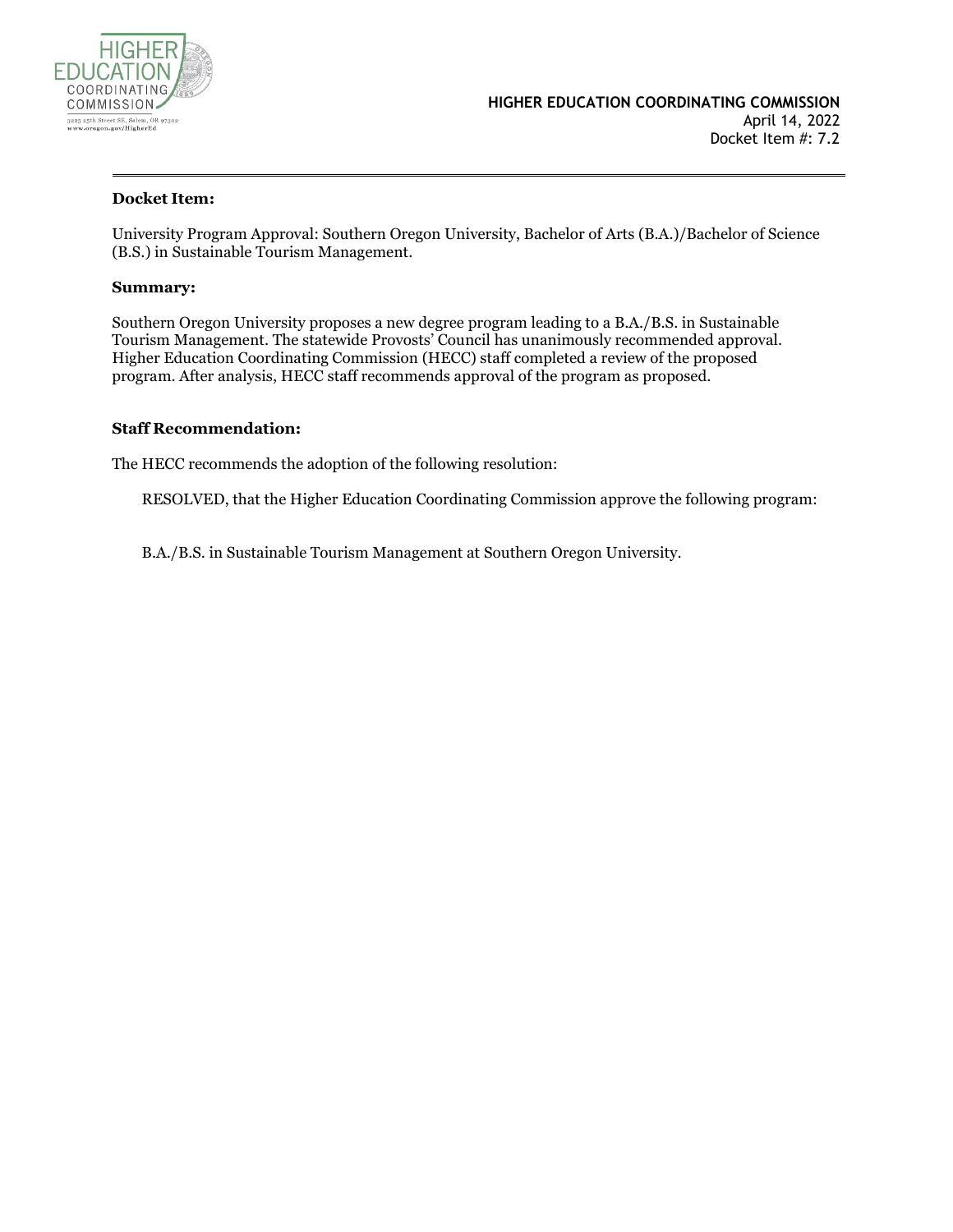

### **Proposal for a New Academic Program**

**Institution: Southern Oregon University College/School: Division of Business, Communication and the Environment Department/Program Name: School of Business Degree and Program Title: BA/BS in Sustainable Tourism Management** 

### **1. Program Description**

- a. Proposed Classification of Instructional Programs (CIP) number. 03.0207
- b. Brief overview (1-2 paragraphs) of the proposed program, including its disciplinary foundations and connections; program objectives; programmatic focus; degree, certificate, minor, and concentrations offered.

The proposed multidisciplinary Sustainable Tourism Management program is designed to prepare individuals for leadership roles in destinations and tourism organizations looking to commit to sustainable practices. The program will provide learners with strategies and tools for developing and managing a sustainable tourism destination and/or business while minimizing the potentially negative effects of the tourism sector, fostering community empowerment, and addressing global issues such as inequality, climate change, globalization/localization, and environmental degradation (and working towards the United Nations' 2030 Agenda for Sustainable Development).

The program includes courses from Business, Environmental Science and Policy, and Sociology and Anthropology.

The objectives of the program are to prepare learners to be leaders in sustainable tourism management by:

- 1. Evaluating tourism as an economic activity in destination development and sustainability within different geo-cultural contexts.
- 2. Developing strategies for sustainable destination planning and mediation of impact on local/global environments and livelihoods
- 3. Exploring the complex nature of community, and community-based action, advocacy, capacity-building, and mechanics of change towards sustainable development
- 4. Recognizing the role of sustainability in tourism business, as it relates to corporate strategy, business operations, financial objectives, and social responsibility.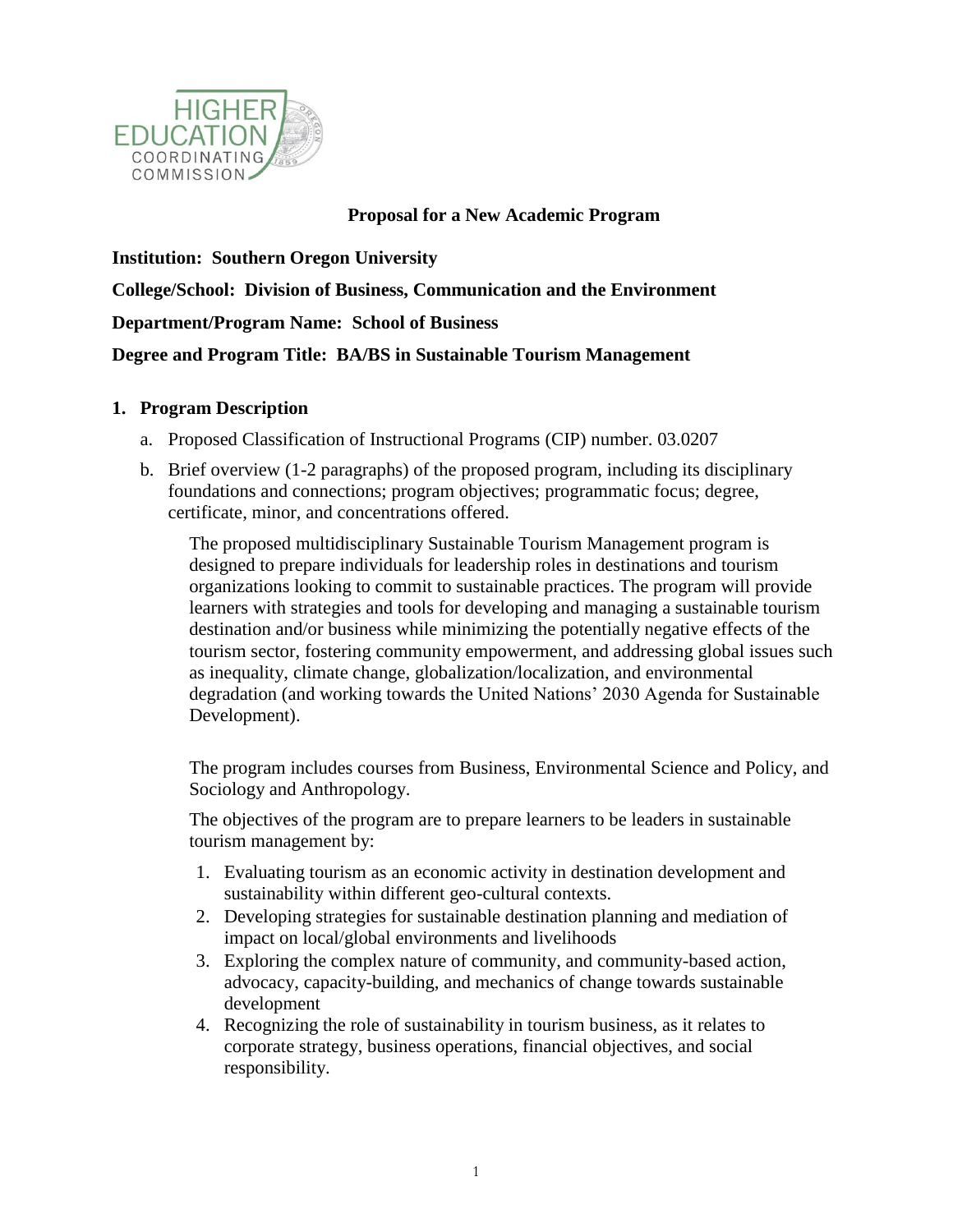c. Course of study – proposed curriculum, including course numbers, titles, and credit hours.

The curriculum is in parallel with other majors in the Business program at SOU with a suite of core courses and electives totaling 100 credits.

To be awarded the Sustainable Tourism Management degree, students must complete the course requirements listed below and the SOU requirements for a BA or BS degree or the transfer equivalent. Majority of the credits must be taken at SOU. All courses taken for the major must be completed with a grade of C- or better. Students must maintain a minimum GPA of 2.5 or higher in all major courses.

### **Sustainable Tourism Management Requirements (100 credits)**

### **Required Lower Division Core (36 credits):**

ES 103 Introduction to Environmental Science: Social Science (4 credits) ECON 201 Principles of Microeconomics (4 credits) ECON 202 Principles of Macroeconomics (4 credits) MTH 243 Intro to Statistical Methods (4 credits) BA 131 Business Computer Applications 4 credits BA 208 Introduction to Tourism and Sustainability (4 credits) BA 211 Financial Accounting BA 213 Managerial Accounting (8 credits) BA 282 Applied Business Statistics 4 credits or MTH 244 Applied Statistical Methods (4 credits)

# **Upper Division Core (Required) Courses (52 credits)**

### **Tourism-Specific Courses:**

BA 411 Sustainable Tourism (4 credits) BA 413 Tourism Economics (4 credits)

BA 415 Tourism Policy and Planning (4 credits)

### **Business:**

BA 385 Principles of Finance (4 credits)

BA 386 Advanced Business Applications: Excel (4 credits)

BA 490 Case Studies in Corporate Sustainability (4 credits)

### **Community and Society:**

SOAN 311 Community Studies (4 credits)

SOAN 420 Environmental Sociology (4 credits)

### **Environment:**

ES 421 Ecological Economics and Sustainable Development (4 credits)

ES 439 Land Use Planning (prerequisite ES 200) (4 credits)

### **Research and Internship:**

BA 429 Applied Research I (4 credits)

BA 495 Applied Research II (4 credits)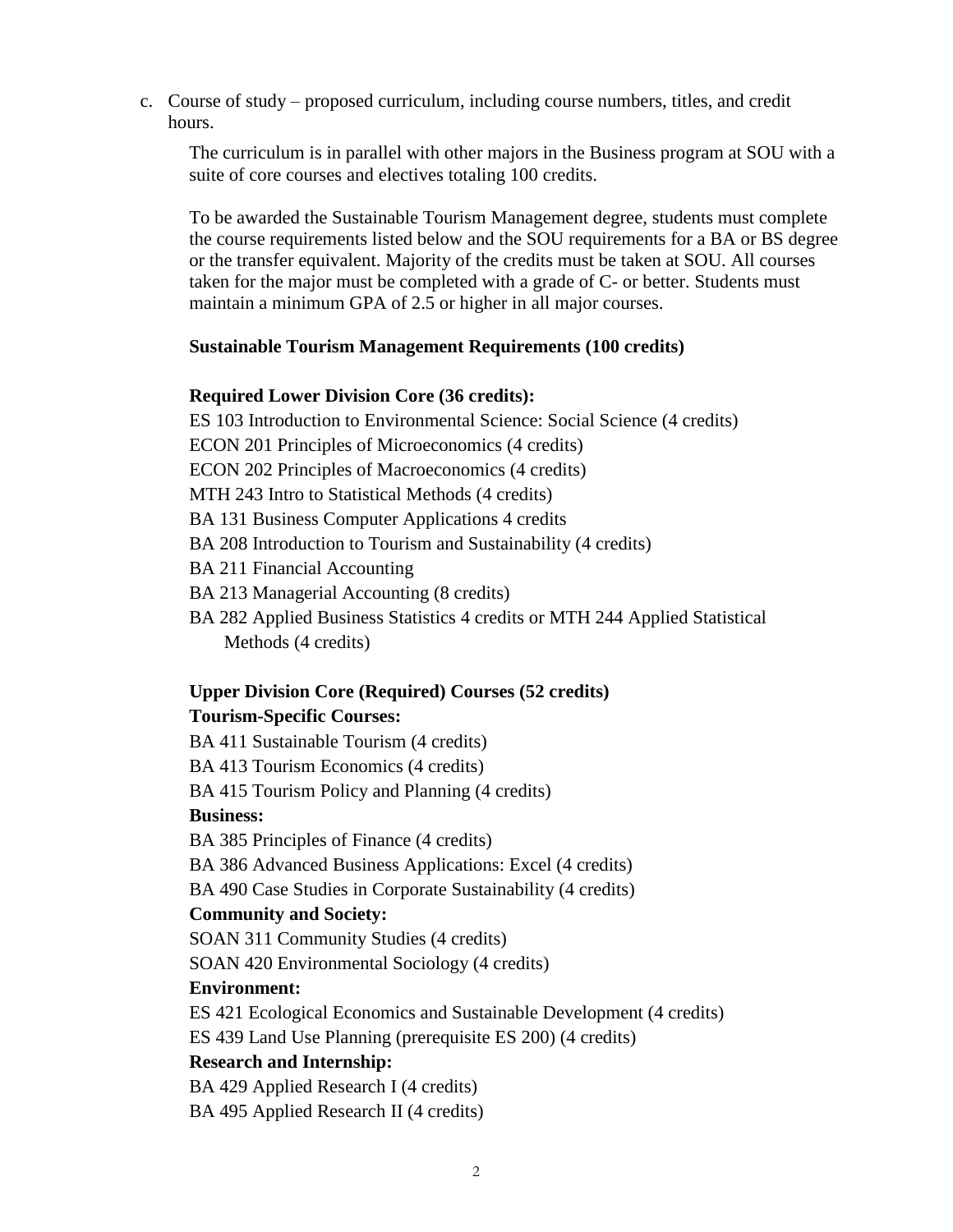BA 409 Internship (4 credits)

**Electives (12 credits)**

**\*Select any three courses from the list below: Business Electives**: BA 330 Principles of Marketing (4 credits) BA 374 Principles of Management (4 credits) BA 382 Management Information Systems (4 credits) BA 410 Event Management (4 credits) BA 450 GIS (4 credits) BA 476 Business Ethics (4 credits) BA 480 Non-Profit Theory and Leadership (4 credits) BA 483 Sustainability Leadership (4 credits) BA 488 Project Management (4 credits) **Community and Communication Electives:** SOAN 451 Cultural Ecology (4 credits) SOAN 452 Global Environmental Movements (4 credits)

COMM 342 Persuasion (4 credits)

COMM 441 International Communication (4 credits)

COMM 445 Conflict Management (4 credits)

## **Environment Electives:**

- ES 327 Energy and Climate Change (4 credits)
- ES 351 Environmental Policy and Impact Analysis (4 credits)
- ES 354 Marine Conservation (4 credits)
- ES 379 Biodiversity (4 credits)
- ES 408 (4 credits)
- ES 423 Sustainability and Natural Resources (4 credits)
- ES 437 Conservation in the USA (4 credits)
- ES 442 Valuation of Ecosystem Goods and Services (4 credits)
- d. Manner in which the program will be delivered, including program location (if offered outside of the main campus), course scheduling, and the use of technology (for both oncampus and off-campus delivery).

The program would be offered on the Ashland campus utilizing existing courses and two new courses that will replace two existing courses in hospitality management.

The existing courses are already scheduled on a one-year rotation and we do not anticipate any changes at this time.

e. Adequacy and quality of faculty delivering the program.

No new faculty are needed. All courses will be taught by existing faculty.

f. Adequacy of faculty resources – full-time, part-time, adjunct.

All courses in the proposed major are offered at least once per year. All courses still have capacity and we do not expect any issues.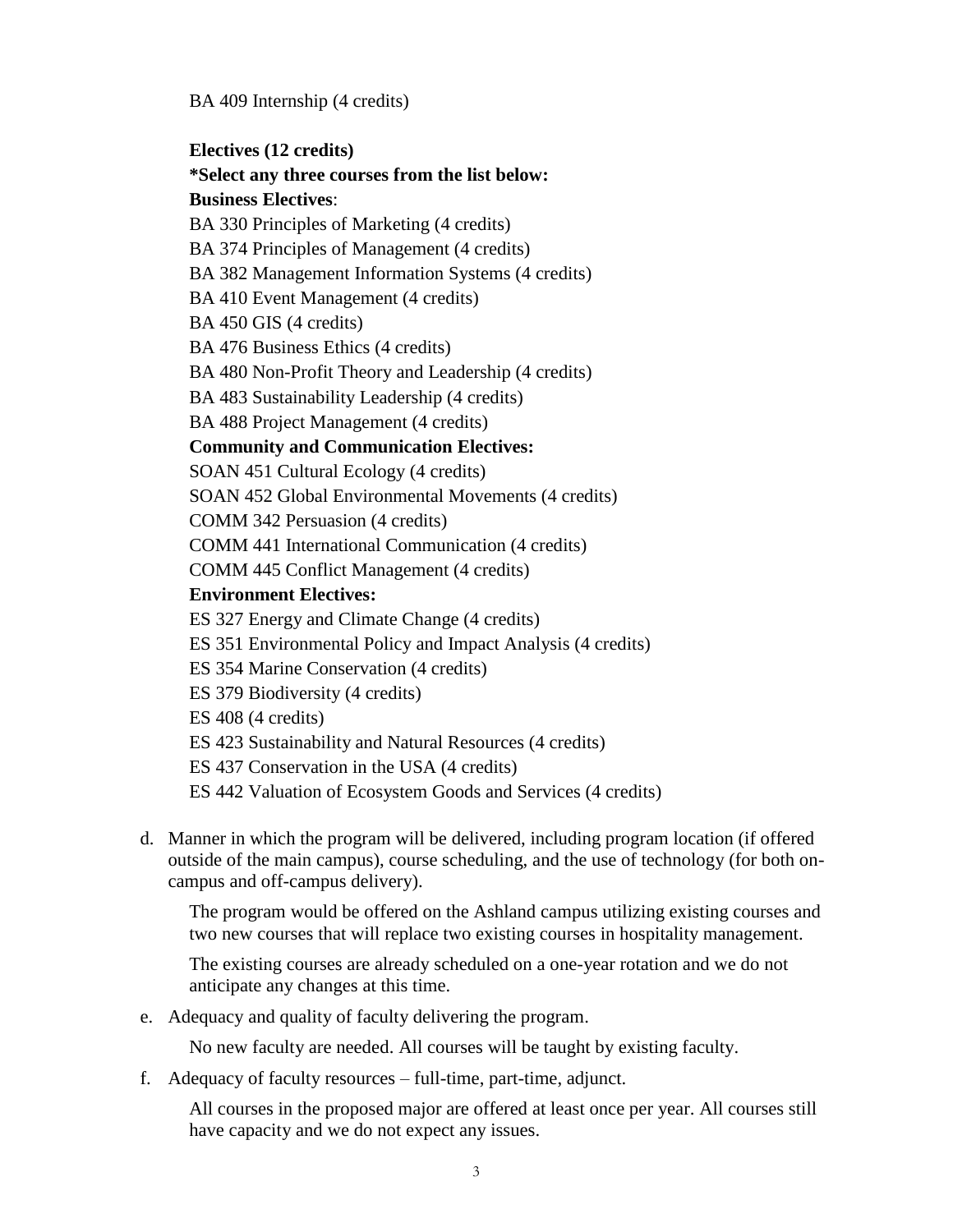g. Other staff.

A full-time faculty member will coordinate the program.

h. Adequacy of facilities, library, and other resources.

Considering that all courses are existing or replacing existing courses, the degree will not substantially impact general facilities at SOU.

The courses in the major will not generate much, if any, additional resources need.

Hannon Library's collections contain over 900 print and e-books on tourism alone, including 40 specifically on the subjects of sustainability and tourism published since 2010. Sustainability defined more broadly is well-represented in the library collection, with over 1500 e-book and print book titles published after 2010.

Hannon Library has indicated that resources, databases, and support are all in place to support this new major.

i. Anticipated start date.

The program will begin Fall 2022.

### **2. Relationship to Mission and Goals**

a. Manner in which the proposed program supports the institution's mission, signature areas of focus, and strategic priorities.

The vision of SOU is to be *inclusive, sustainable university for the future that guides all learners to develop the knowledge, capacities, and audacity to innovate boldly and create lives of purpose*. The proposed major aligns well with the University's vision and mission - preparing learners as leaders in sustainable travel industry, addressing issues for sustainable development. Moreover, the Sustainable Tourism Management major coursework will enhance learners' knowledge related to SOU's values of equity, diversity, and inclusion, economic vitality and environmental sustainability. Additionally, the program is in line with SOU's strategic direction one for actively modeling an environmentally sustainable campus to promote ecologically-resilient bioregion. Learners in the Sustainable Tourism Management program will become experts in integrating sustainable planning, practices and policies in the growing tourism industry of Southern Oregon and beyond. Lastly, the program includes a few courses which will explore frameworks and principles for improving local community, region, and the world through travel and tourism.

Tourism is a sector with tremendous impact at a local and global level– economically, socially, and environmentally. In 2019, there were over 1.5 billion international travelers (United Nations World Tourism Organization, 2020). Similarly, Travel Oregon (2021) reported that tourism in Oregon is an \$12.8 billion industry which generates more than 117,500 jobs in Oregon. Although the COVID pandemic had "slowed down" tourism in 2020, projections are that post-pandemic, the industry will experience a "boom," leading to potential challenges. The tourism sector is at a crossroads right now – there is "an awakening" that the travel industry must apply new thinking and travel professionals and destination managers must acquire new skills beyond destination marketing and customer service if the sector to truly advance sustainability within tourism destinations and within the industry itself.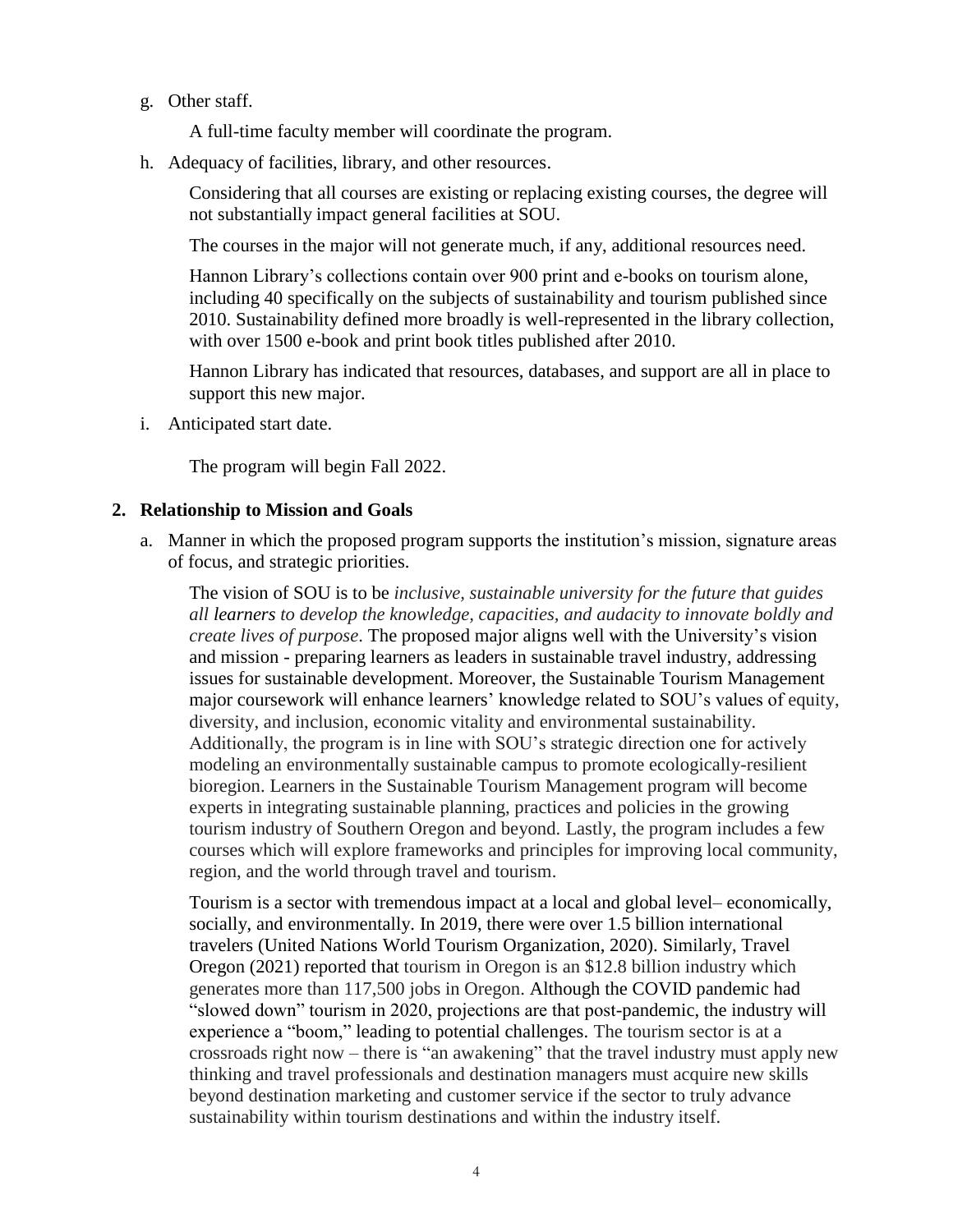Booking.com's Sustainable Travel report (2021) highlights that 83% of global travelers think sustainable travel is vital, with 61% saying the pandemic has made them want to travel more sustainably in the future. Almost half of travelers (49%) still believe that in 2021, there were not enough sustainable travel options available, with 53% admitting they get annoyed if somewhere they were staying stopped them from being sustainable. Therefore, the future demands that the next generation of leaders deeply understands sustainability in tourism context, particularly focusing on the negative impacts that the high levels of tourism have had across the globe and solid training on the practical solutions to address community planning and placemaking, visitor management, world-class visitor experience development, land management to support high use, and stewardship of the natural environment and existing indigenous cultures is required (Dahl, 2021).

The new Sustainable Tourism Management program will address these demands preparing leaders in sustainable destination development and management, providing dep understanding of the positive and negative impacts of the tourism sector at the economic, environmental, and economic level, while planning and developing for sustainability. Moreover, the degree supports the institution's mission and strategies for sustainability, economic vitality, equity, inclusion and diversity, while preparing learners as leaders working on addressing those challenges on a global scale.

b. Manner in which the proposed program contributes to institutional and statewide goals for student access and diversity, quality learning, research, knowledge creation and innovation, and economic and cultural support of Oregon and its communities.

The Sustainable Tourism Management major answers a need from one the state's fastest growing sectors. Pre-pandemic, the Oregon tourism industry saw growth in tourist numbers and tourism spending for eight consecutive years (Travel Oregon, 2020). Again, although tourism was at halt in 2020, it has already starting recovering with expectations for a strong come back. With this growth and opportunity for a more sustainable industry post pandemic, comes the need for a trained workforce in the sector, with knowledge on how the tourism industry as a whole, as well as all its business parts (i.e. lodging operators, restaurants, travel outfitters, and destinations themselves) can continue growing in a sustainable manner - ensuring residents participation and satisfaction, region's economic vitality and environmental preservation.

The proposed Sustainable Tourism Management major will provide statewide and regional support for learners and community members interested in advancing destinations and the tourism sector towards sustainability. Given that Oregon's rural and outdoor recreation sectors are on the rise, the program will serve a diverse learner mix that will include first generation college students. In addition, the Sustainable Tourism Management degree will offer learners various opportunities for working with local agencies and businesses, providing applied research, and helping further existing destination/business strategies for sustainability.

c. Manner in which the program meets regional or statewide needs and enhances the state's capacity to: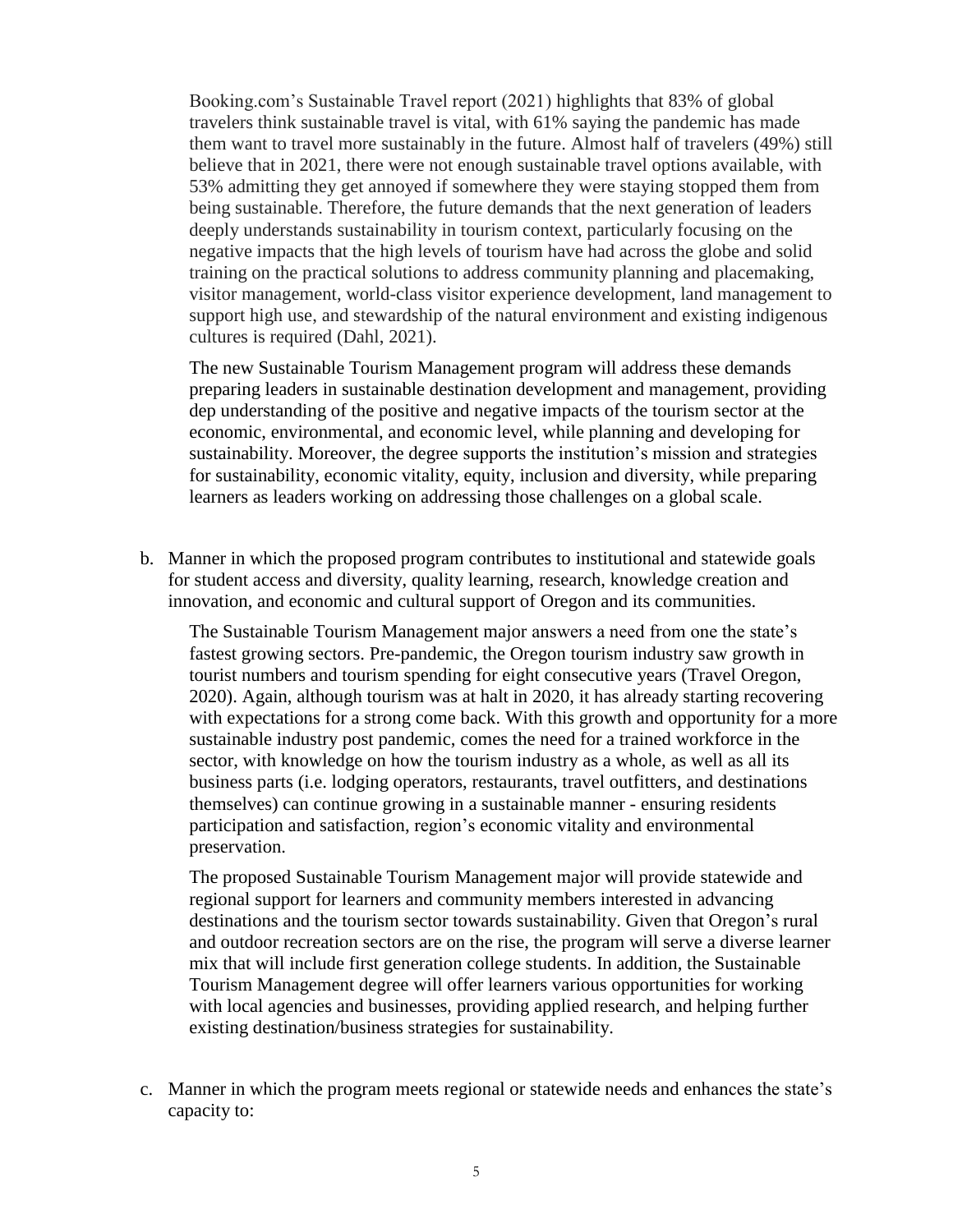- i. improve educational attainment in the region and state;
- ii. respond effectively to social, economic, and environmental challenges and opportunities; and
- iii. address civic and cultural demands of citizenship.

The tourism industry in Southern Oregon is growing rapidly and is an important part of the local economy. As such, workforce development for the region's tourism industry is an important area of collaboration that institutions of higher education need to address. In Southern Oregon, tourism is a \$1 billion industry, providing over 11 000 jobs (Travel Southern Orgon, 2020). Oregon has had a long history of being sustainability pioneer - from the passing of one of the nation's first comprehensive bottle bills and recycling programs, to progressive land use laws, to developing one of the most diverse transportation systems in the United States – Oregon has been at the forefront of protecting and preserving natural and human capital. This new major will provide professionals in sustainable tourism with substantive knowledge about ways of addressing social, economic and environmental challenges and opportunities. Learners will work on case studies and projects addressing issues on poverty, globalization, environmental degradation and preservation, social equity, and more, all through the power of sustainable tourism. Key topics addressed will include tourism planning and policy, community building and engagement, tourism economic sustainability, social and environmental stewardship, land use planning, and corporate sustainability, among others.

## **3. Accreditation**

a. Accrediting body or professional society that has established standards in the area in which the program lies, if applicable.

The program will be housed in the School of Business and will fall under the program's ACBSP accreditation.

b. Ability of the program to meet professional accreditation standards. If the program does not or cannot meet those standards, the proposal should identify the area(s) in which it is deficient and indicate steps needed to qualify the program for accreditation and date by which it would be expected to be fully accredited.

NA

c. If the proposed program is a graduate program in which the institution offers an undergraduate program, proposal should identify whether or not the undergraduate program is accredited and, if not, what would be required to qualify it for accreditation.

NA

d. If accreditation is a goal, the proposal should identify the steps being taken to achieve accreditation. If the program is not seeking accreditation, the proposal should indicate why it is not.

NA

# **4. Need**

a. Anticipated fall term headcount and FTE enrollment over each of the next five years.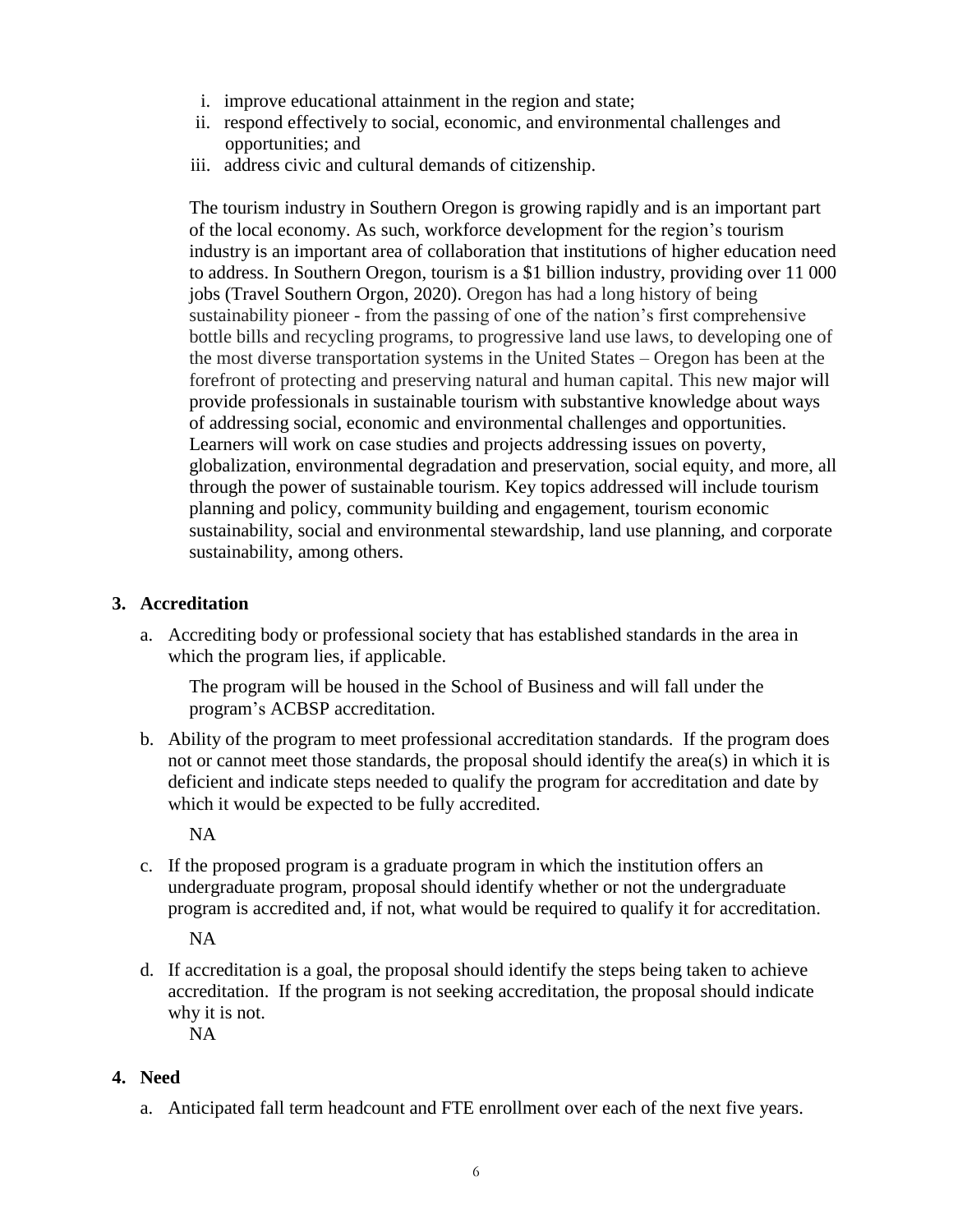As a new program, the anticipated enrollment would be 10-20 students in the first year. As the region's tourism industry grows, we anticipate more demand for the major and will adapt or respond as needed. Eventually, residents from the community wishing to work in the tourism industry may also be attracted to the program. It is with hopes that the program will also establish partnerships with international universities already works together with – e.g. Harz University in Germany and Guanajuato University in Mexico, as well as establishing new collaborations.

b. Expected degrees/certificates produced over the next five years.

Over the next five years, it is anticipated there will be approximately 60-80 Sustainable Tourism Management degrees awarded based on the average of 15-20 per year.

c. Characteristics of students to be served (resident/nonresident/international; traditional/ nontraditional; full-time/part-time, etc.).

The majority of the students in the program are likely to be traditional full-time students. To meet their needs, the majority of the classes will be offered in the day time on the Ashland campus. The program will be assessed and monitored to determine if a different format is needed to meet the needs of students and the community.

d. Evidence of market demand.

The tourism industry growth (pre-pandemic), halt (during pandemic) and expected boom (post -pandemic) puts the sector at a cross-road, particularly thinking about sustainability. The Future of Tourism coalition (2021) highlights that decades of "unfettered" growth in travel have put the world's treasured places at risk – environmentally, culturally, socially, and financially. Now, the tourism industry faces a precarious and uncertain future. Therefore, re-centering around a strong set of Guiding Principles is vital for long term deep-rooted growth.

Kristin Dahl, a destination development manager at Travel Oregon for over fifteen years corroborates with the above statement, adding that there is an awakening that the sector leadership must apply new thinking and acquire new skills beyond destination marketing and customer service if the industry is to truly advance sustainability within tourism destinations and transform globally. The future demands that the next generation of leaders deeply understands the negative impacts that the epic levels of tourism have had across the globe and solid training on the practical solutions to address community planning and placemaking, visitor management, world-class visitor experience development, land management to support high use, and stewardship of the natural environment and existing indigenous cultures. Discussions with industry leaders in Southern Oregon reveal the need for more travel and tourism professionals with knowledge in sustainability (see Appendix with support letters).

Similarly, Travel Oregon is increasingly working on addressing sustainability issues through various programs and initiatives. In 2020, Travel Oregon released the "Take Care Out There" campaign for tourists and a new communication toolkit for indsutry professionals - to help promote responsible recreation in Oregon and ensure outdoor opportunities for health, connection and joy for generations to come. Travel Oregon had also placed a very strong focus on social sustainability of the sector - focusing on community engagement through rural tourism studios - a robust training program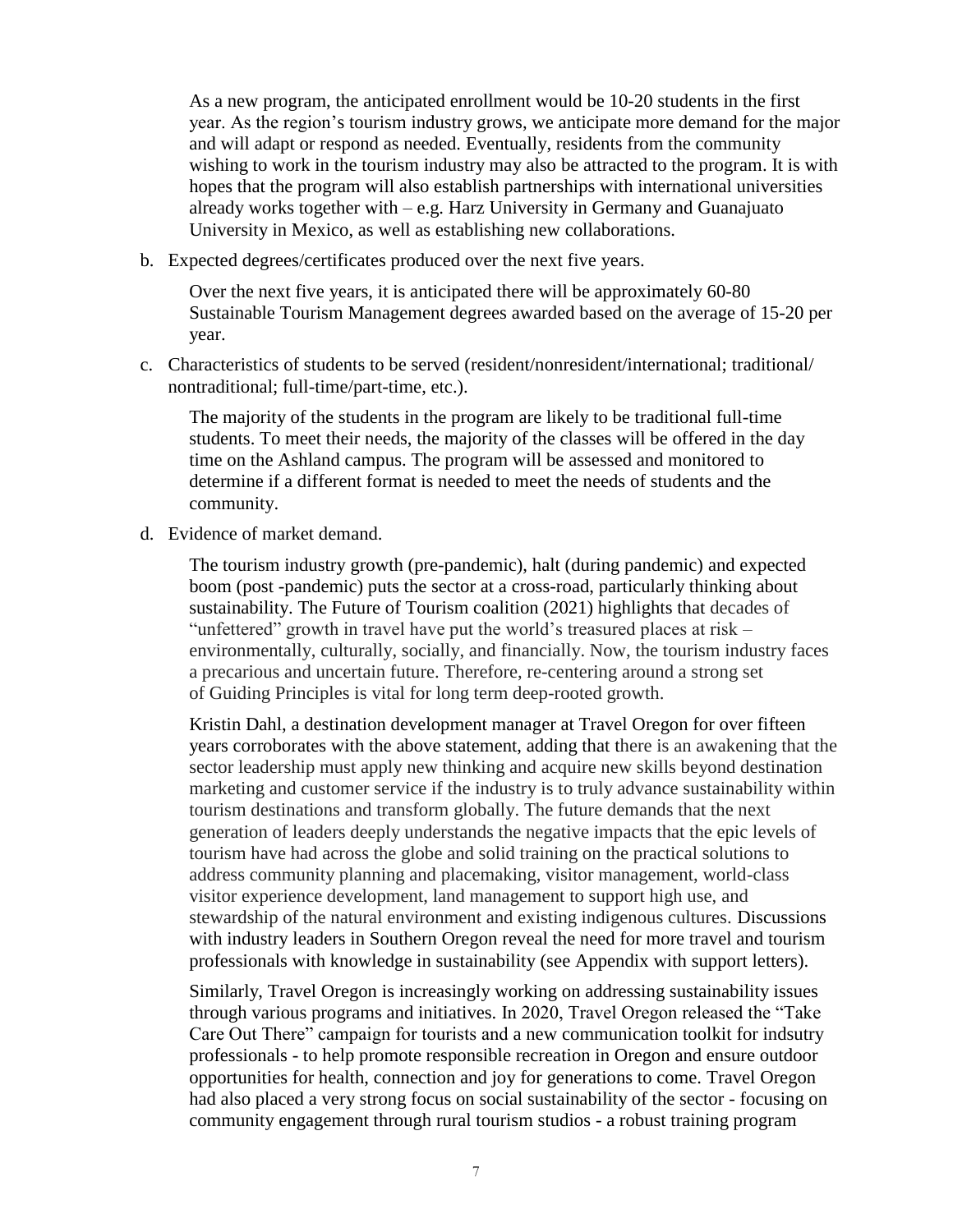designed to help rural communities develop and offer high-value, authentic experiences to travelers—in a sustainable, manageable way. The Rural Tourism Studio helps strengthen Oregon's position as a premier destination while also stimulating the local economy, protecting and enhancing local resources, and fostering community pride. Travel Oregon, the destination management organization in Oregon, also offers various workshops, focus groups, and other community and industry meetings, showing its commitment towards sustainable Oregon. Lastly, in its most current Oregon Governor's conference on tourism (in May 2021), sustainability of the tourism sector was the main focus for the first time, again showing the destination management organization's commitment to position Oregon as a sustainable destination of the future. All these relatively new efforts on sustainability evidence the need for better understanding of sustainability as it pertains to tourism and the opportunities for new jobs in the sector as pertaining to a regenerative tourism industry.

e. If the program's location is shared with another similar Oregon public university program, the proposal should provide externally validated evidence of need (e.g., surveys, focus groups, documented requests, occupational/employment statistics and forecasts).

There are no similar programs at other Oregon four-year public universities. The only somewhat similar program is the Tourism, Recreation, and Adventure Leadership (TRAL) with concentration in Sustainable Tourism Management at Oregon State University. Yet, the program is more in line with outdoor leadership and is focusing on natural resource management, rather than destination development.

f. Estimate the prospects for success of program graduates (employment or graduate school) and consideration of licensure, if appropriate. What are the expected career paths for students in this program?

Students graduating from SOU with this major will be prepared for:

- Destination Manager Sustainability
- Destination Development Consultant
- Sustainable Travel Program Coordinator
- Corporate sustainability officer (tourism)
- Sustainability specialist/consultant/advisor
- Public agency/policy tourism coordinator/advisor
- Urban and regional planner (tourism)
- Travel agent Sustainability
- Ecolodge operator
- Sustainability research associate
- Resort/Hotel sustainability manager/coordinator

Potential employers locally: e.g. Travel Oregon – destination development coordinator/manager; Seven tourism regions in Oregon - destination management, as well as individual convention and visitor bureaus and chambers of commerce  $-e$ . g. Travel Ashland and Travel Medford. Other local organizations include Green [Lodging](http://www.greenlodgingpartners.com/) [Partners,](http://www.greenlodgingpartners.com/) Go Green Tool [Guide,](http://gogreenbusiness.co.uk/about-us/go-green-tool-guide/) The City of [Portland's](http://bestbusinesscenter.org/) BEST Business Center, [Metro](http://www.recycleatwork.com/)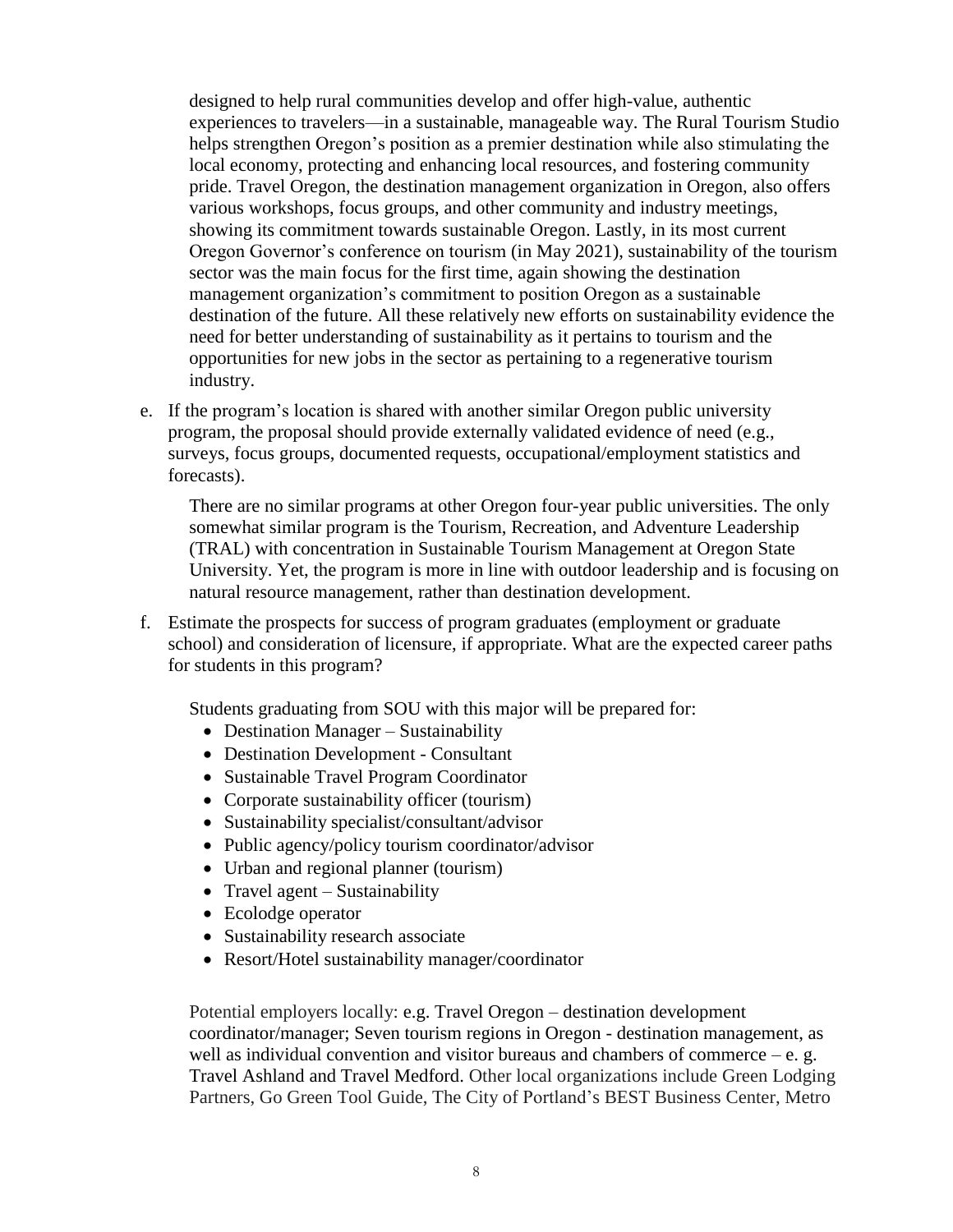[Recycle](http://www.recycleatwork.com/) at Work, 3E [Strategies,](http://www.3estrategies.org/) [Sustainable](http://www.sustainablebusinessoregon.com/) Business Oregon, [Sustainable](http://www.sustainableindustries.com/) Industries, [GreenBiz.com,](http://www.greenbiz.com/) Oregon [Business.](http://www.oregonbusiness.com/)

Globally, some potential employers will include – The Global Sustainable Tourism Council, Sustainable Travel International, Responsible Travel International, The Center for Responsible Travel, The Destination Stewardship Center, Green Destinations, Tourism Cares, The Travel Foundation, Intrepid Travel, G Adventures, and many other destination development organizations, travel agencies and tourism businesses looking for sustainable tourism management consultants and managers.

Other regional and global potential employers include those providing sustainable business certifications recognized in the Oregon Sustainable Business Challenge (Audubon [Cooperative](http://www.auduboninternational.org/acspgolf) Sanctuary Program – serving golf courses; [Audubon](http://www.auduboninternational.org/green-lodging) Green Leaf Eco - Rating [Program](http://www.auduboninternational.org/green-lodging) –serving lodging facilities; Earth Advantage [Commercial](http://www.earthadvantage.org/) – targeting commercial properties under 50,000 square feet; Food [Alliance](http://www.foodalliance.org/) – Serving farms and ranches; Green Coach [Certification](http://www.uvm.edu/~snrvtdc/?Page=greencoach.html) – Serving motor coach operators; [Green](http://www.dinegreen.com/) Restaurant [Association](http://www.dinegreen.com/) – serving eating establishments; [Green](http://www.greenseal.org/) Seal – serving lodging operations of all sizes; Leadership in Energy  $\&$  [Environmental](http://www.usgbc.org/) Design (LEED); U.S. Green [Building](http://www.usgbc.org/) Council; Low Input [Viticulture](http://www.liveinc.org/) & Enology, Inc. (LIVE) – serving vineyards, wineries and wines; Oregon Bed & Breakfast Guild's Green [Inspection](http://www.obbg.org/oregon-green-travel.php) [Program](http://www.obbg.org/oregon-green-travel.php) – serving B&B Guild members; Oregon Certified [Sustainable](http://www.ocsw.org/) Wine – serving companies producing wine in Oregon; [Oregon](http://www.tilth.org/) Tilth –serving farms, ranches restaurants and retailers; Portland Climate [Champions](http://www.bestbusinesscenter.org/recognition/climatechampions) (City of Portland); [Bonneville](http://www.b-e-f.org/business) [Environmental](http://www.b-e-f.org/business) Foundation; The [Climate](http://www.climatetrust.org/) Trust; [EcoSecurities;](http://www.ecosecurities.com/) [Sustainable](https://sustainabletravel.org/our-work/solutions-for-businesses/carbon-emissions-and-offsets/) Travel [International;](https://sustainabletravel.org/our-work/solutions-for-businesses/carbon-emissions-and-offsets/) Global [Sustainable](http://www.gstcouncil.org/resource-center/responsible-travel-tips.html) Tourism Council; [Leave](http://lnt.org/learn/7-principles) No Trace).

### **5. Outcomes and Quality Assessment**

a. Expected learning outcomes of the program.

The Sustainable Tourism Management program is designed to prepare individuals for leadership roles in tourism destinations and organizations committed to sustainable practices. The program will provide learners with an understanding of managing a sustainable tourism destination while addressing global issues such as poverty, climate change, globalization/localization, and environmental degradation (and working towards the United Nations' 2030 Agenda for Sustainable Development).

Upon successful completion of this program, the learner will be able to:

- 1. Evaluate tourism as an economic activity in destination development and sustainability within different geo-cultural contexts.
- 2. Develop strategies for sustainable destination planning and mediation of impact on local/global environments and livelihoods
- 3. Explore the complex nature of community, and community-based action, advocacy, capacity-building, and mechanics of change towards sustainable development
- 4. Recognize the role of sustainability in tourism business, as it relates to corporate strategy, business operations, financial objectives, and social responsibility.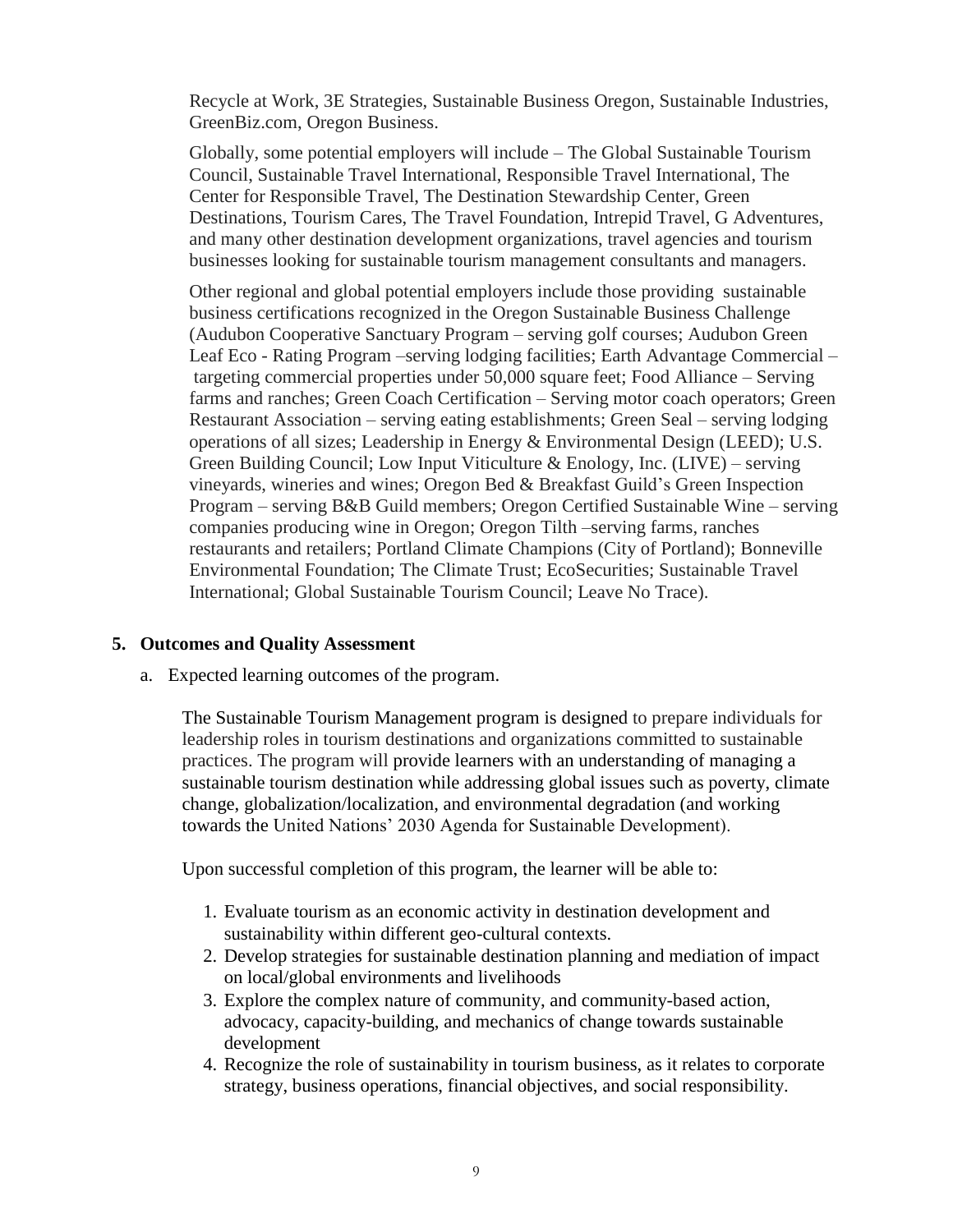b. Methods by which the learning outcomes will be assessed and used to improve curriculum and instruction.

In conjunction with other forms of assessment in the School of Business, including a comprehensive outcomes rubric, learners will work on research project in collaboration with SOU faculty and local organization where they can apply the concepts they learned to the working environment.

c. Nature and level of research and/or scholarly work expected of program faculty; indicators of success in those areas.

Existing faculty will be teaching all courses in the program; therefore, there is no change in the overall expected nature or level of research. However, all faculty teaching courses in the major, will be required to become better acquainted with aspects of the global to regional tourism industry as it pertains to their specific courses. This will be done through program topical seminars, study groups, and a collection of sustainable tourism specific books shared throughout the program. The interdisciplinary nature of the program will allow for collaboration between departments, faculty and learners, which will facilitate the major success.

### **6. Program Integration and Collaboration**

a. Closely related programs in this or other Oregon colleges and universities.

At SOU – the most closely related program is the Sustainability major. Other programs that might overlap with the new major include Environmental Science and Policy (ESP) and Outdoor Adventure and Leadership (OAL). Yet, it can be argued that all programs, together, position SOU as sustainability leader.

Broadly, in Oregon, the only somewhat similar program is the Tourism, Recreation, and Adventure Leadership (TRAL) with concentration in Sustainable Tourism Management at Oregon State University. Yet, the program is more in line with outdoor leadership and is focusing on natural resource management, rather than destination development.

b. Ways in which the program complements other similar programs in other Oregon institutions and other related programs at this institution. Proposal should identify the potential for collaboration.

The closest related program at SOU is the Sustainability program. We view these programs as complementary - establishing SOU as a leader in sustainability. Relationships with programs from community colleges offering hospitality and tourism program will be established (e.g. Chemeketa Community College, Mt. Hood Community College, Rogue Community College).

c. If applicable, proposal should state why this program may not be collaborating with existing similar programs.

N/A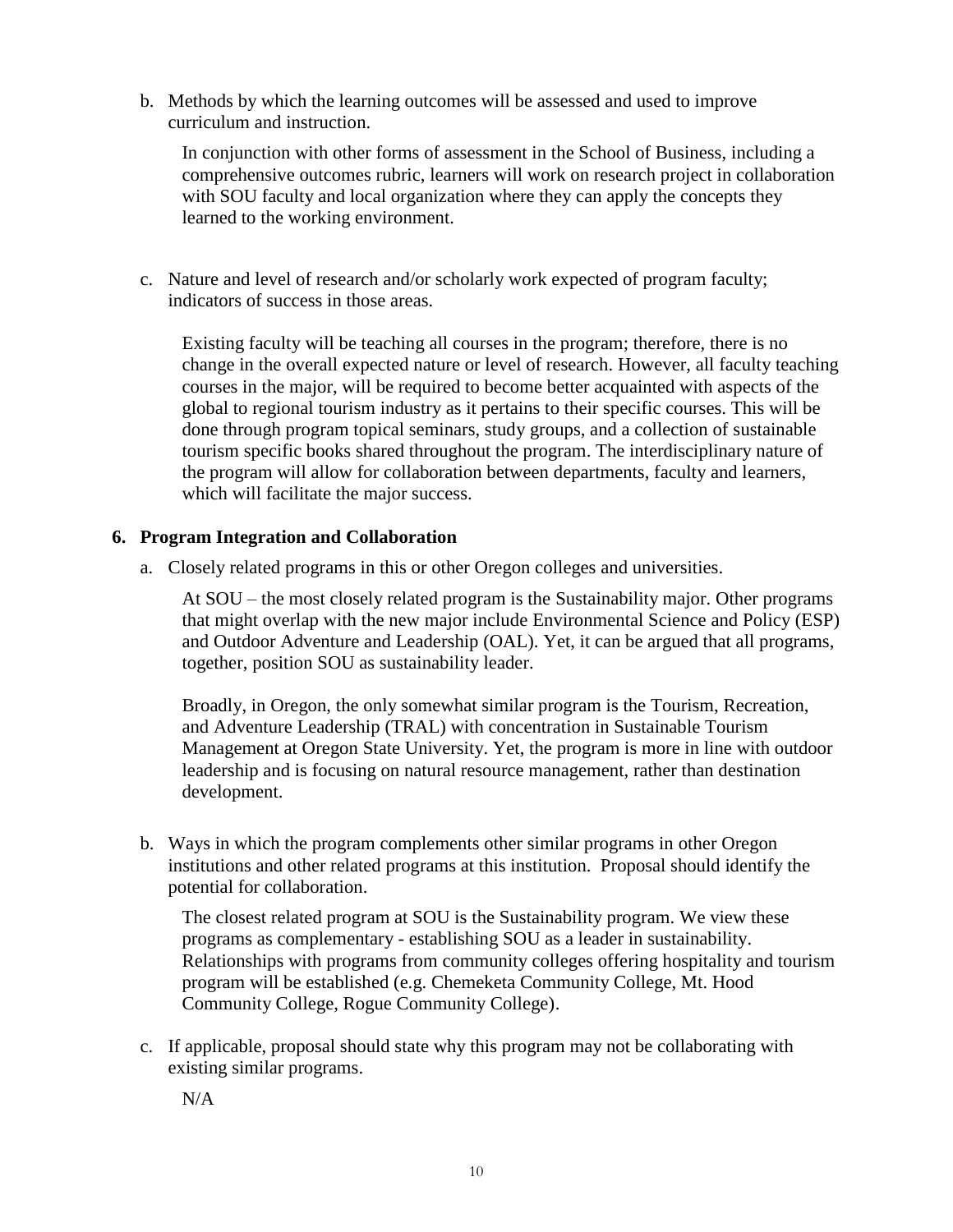d. Potential impacts on other programs.

N/A

# **7. External Review**

If the proposed program is a graduate level program, follow the guidelines provided in *External Review of New Graduate Level Academic Programs* in addition to completing all of the above information.

N/A

*Revised May 2016*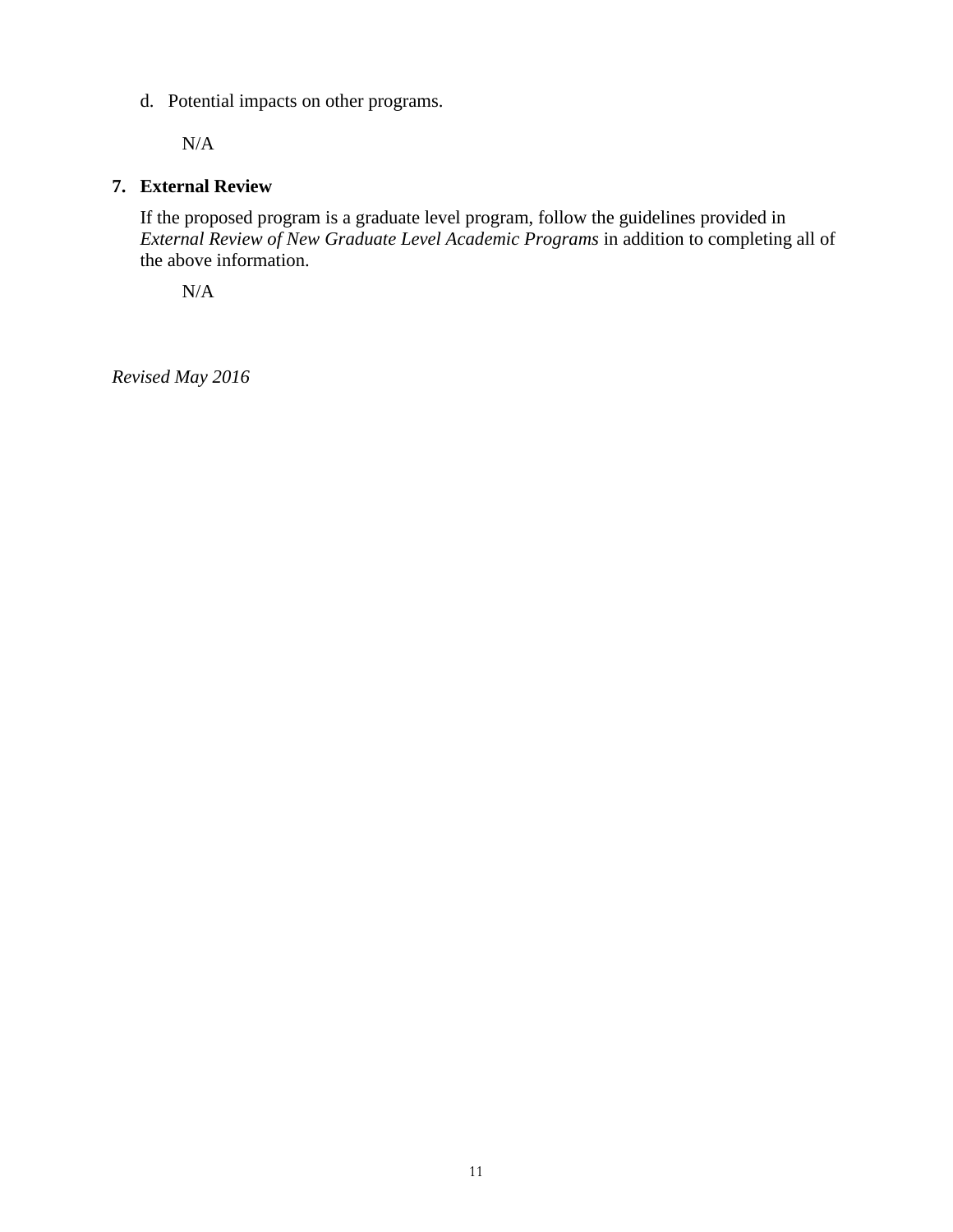

## **Statewide Provosts Council Early Notice Major in Sustainable Tourism Management**

## **A brief description of the anticipated program**

The proposed multi-disciplinary Sustainable Tourism Management major (BA/BS) is designed to prepare individuals for leadership roles in destinations and tourism organizations looking to commit to sustainable practices. The program will provide learners with strategies and tools for developing and managing a sustainable tourism destination and/or business while minimizing the potentially negative effects of the tourism sector, fostering community empowerment, and addressing global issues such as inequality, climate change, globalization/localization, and environmental degradation (and working towards the United Nations' 2030 Agenda for Sustainable Development).

## **Program location and modality (face to face, online, and/or hybrid)**

Ashland campus, face to face classes.

### **Anticipated start date**

Fall term 2022.

### **Anticipated enrollment**

As a new program, the anticipated enrollment would be 10-20 students in the first year. We anticipate that the average yearly enrollment will be in the range of 15-20 new students, and that over the next five years we will award somewhere between 60 and 80 Sustainable Tourism Management degrees. As the region's tourism industry grows, we anticipate more demand for the major and will adapt or respond as needed. Eventually, residents from the community wishing to work in the tourism industry may also be attracted to the program.

# **An abbreviated description of how the program contributes to addressing statewide needs and goals and aligns with the university's mission and strategic plan**

Tourism is a sector with tremendous impact at a local, state, and global level–economically, socially, and environmentally. In 2019, there were over 1.5 billion international travelers (United Nations World Tourism Organization, 2020). Similarly, Travel Oregon (2021) reported that tourism in Oregon is an \$12.8 billion industry which generates more than 117,500 jobs in Oregon. Although the COVID pandemic had "slowed down" tourism in 2020, projections are that post-pandemic, the industry will experience a "boom," leading to potential challenges. The tourism sector is at a crossroads right now – there is "an awakening" that the travel industry must apply new thinking and travel professionals and destination managers must acquire new skills beyond destination marketing and customer service if the sector to truly advance sustainability within tourism destinations and within the industry itself. Booking.com's Sustainable Travel report (2021) highlights that 83% of global travelers think sustainable travel is vital,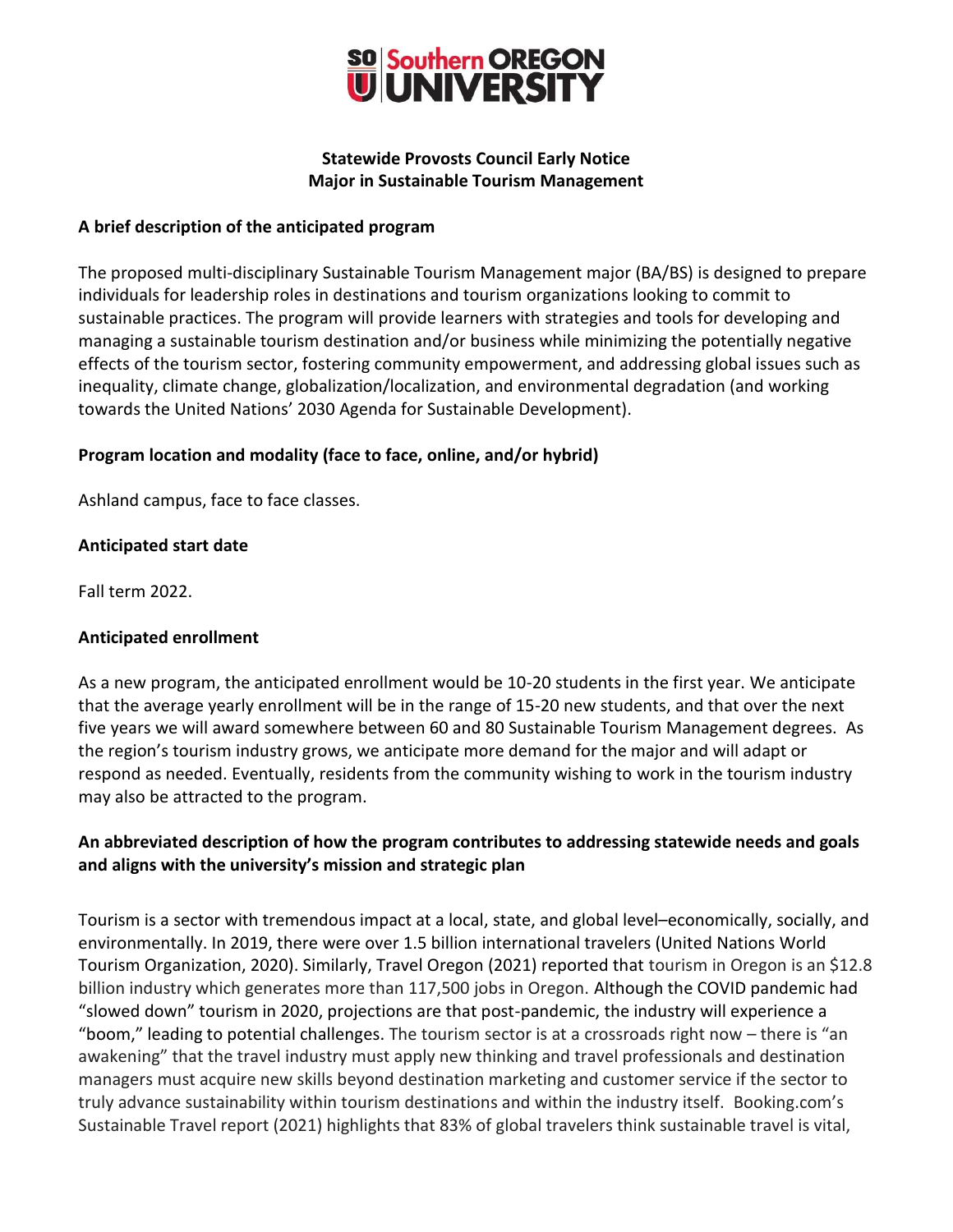with 61% saying the pandemic has made them want to travel more sustainably in the future. Almost half of travelers (49%) still believe that in 2021, there were not enough sustainable travel options available, with 53% admitting they get annoyed if somewhere they were staying stopped them from being sustainable. Therefore, the future demands that the next generation of leaders deeply understands sustainability in tourism context, particularly focusing on the negative impacts that the high levels of tourism have had across the globe and solid training on the practical solutions to address community planning and placemaking, visitor management, world-class visitor experience development, land management to support high use, and stewardship of the natural environment and existing indigenous cultures is required (Dahl, 2021).

The new Sustainable Tourism Management program will address these demands, preparing leaders in sustainable destination development and management, providing deep understanding of the positive and negative impacts of the tourism sector at the economic, environmental, and economic level, while planning and developing for sustainability. Moreover, the degree supports the institution's mission and strategies for sustainability, economic vitality, equity, inclusion and diversity, while preparing learners as leaders working on addressing those challenges on a global scale

SOU's Vision is to become an "inclusive, sustainable university for the future that guides all learners to develop the knowledge, capacities, and audacity to innovate boldly and create lives of purpose." To achieve this, SOU's Mission includes a commitment to "promote economic vitality, sustainability, cultural enrichment, and social well-being in our region, the state, the nation, and the world." The proposed major aligns well with these goals, preparing learners as leaders in the sustainable travel industry, and addressing issues for sustainable development. Moreover, the Sustainable Tourism Management major coursework will enhance learners' knowledge related to SOU's values of equity, diversity, and inclusion, economic vitality and environmental sustainability. Additionally, the program is in line with SOU's strategic direction one for actively modeling an environmentally sustainable campus to promote ecologically-resilient bioregion. Learners in the Sustainable Tourism Management program will become experts in integrating sustainable planning, practices and policies in the growing tourism industry of Southern Oregon and beyond. Lastly, the program includes coursework through which students will explore frameworks and principles for improving local community, region, and the world through travel and tourism.

# **Potential careers for the Sustainable Tourism Management graduates include:**

- Destination Manager Sustainability
- Destination Development consultant
- Sustainable Travel Program Coordinator
- Corporate sustainability officer (tourism)
- Sustainability specialist/consultant/advisor
- Public agency/policy tourism coordinator/advisor
- Urban and regional planner (tourism)
- Travel agent sustainability
- Ecolodge operator
- Sustainability research associate
- Resort/Hotel sustainability manager/coordinator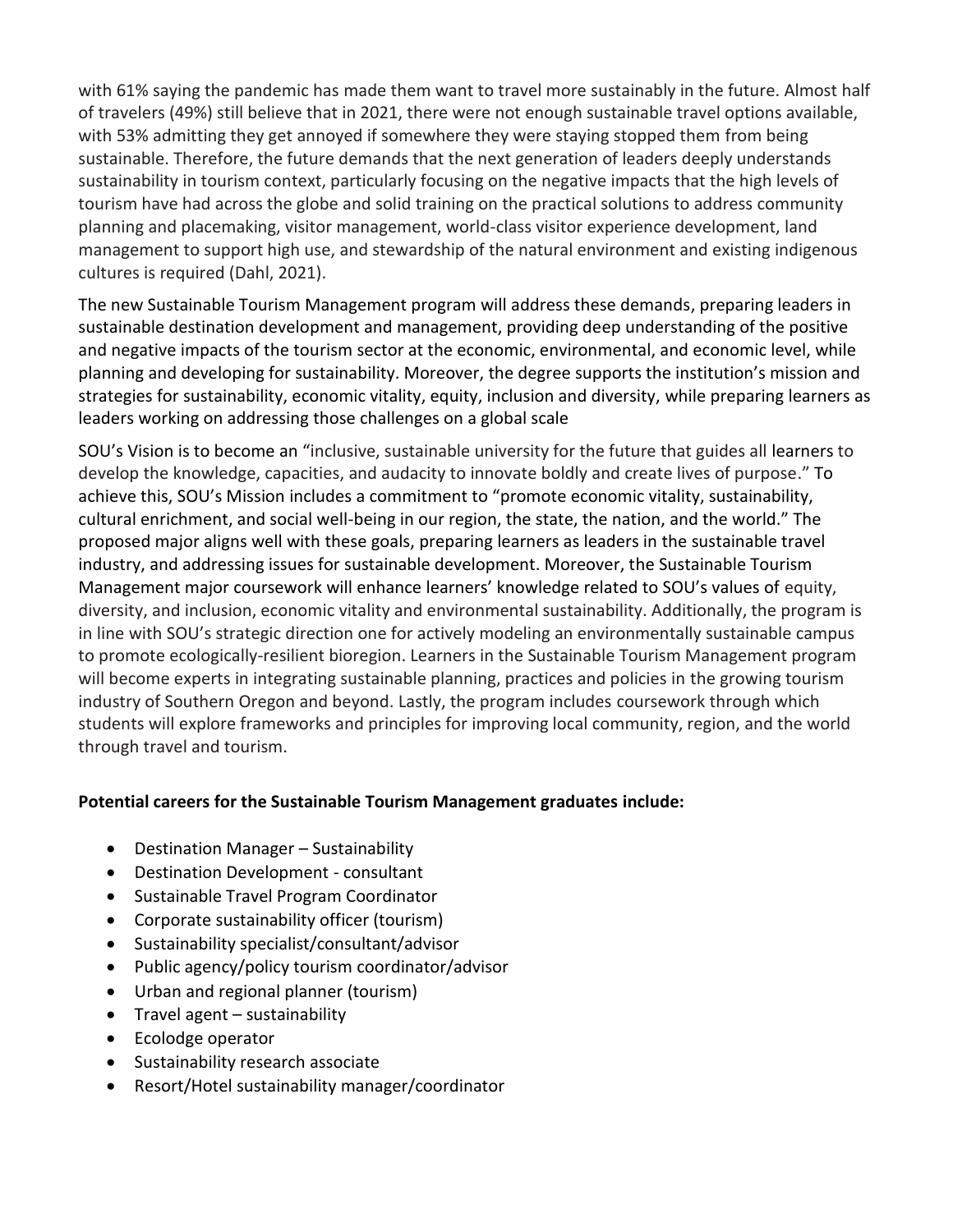Students graduating from the program can also choose to continue their studies in graduate programs, expanding their knowledge as researchers and travel professionals/managers.

# **Contacts**

- Dr. Vincent Smith, Director of the Division of Business, Communication, and the Environment, Associate Professor of Sociology and Environmental Studies, [smithv3@sou.edu](mailto:smithv3@sou.edu)
- Dr. Pavlina McGrady, Tourism Management Program Coordinator, Assistant Professor of Business, [mcgradyp1@sou.edu](mailto:mcgradyp1@sou.edu)
- Dr. E. Jamie Trammell, Associate Professor of Environmental Science and Policy, [trammelle@sou.edu](mailto:trammelle@sou.edu)